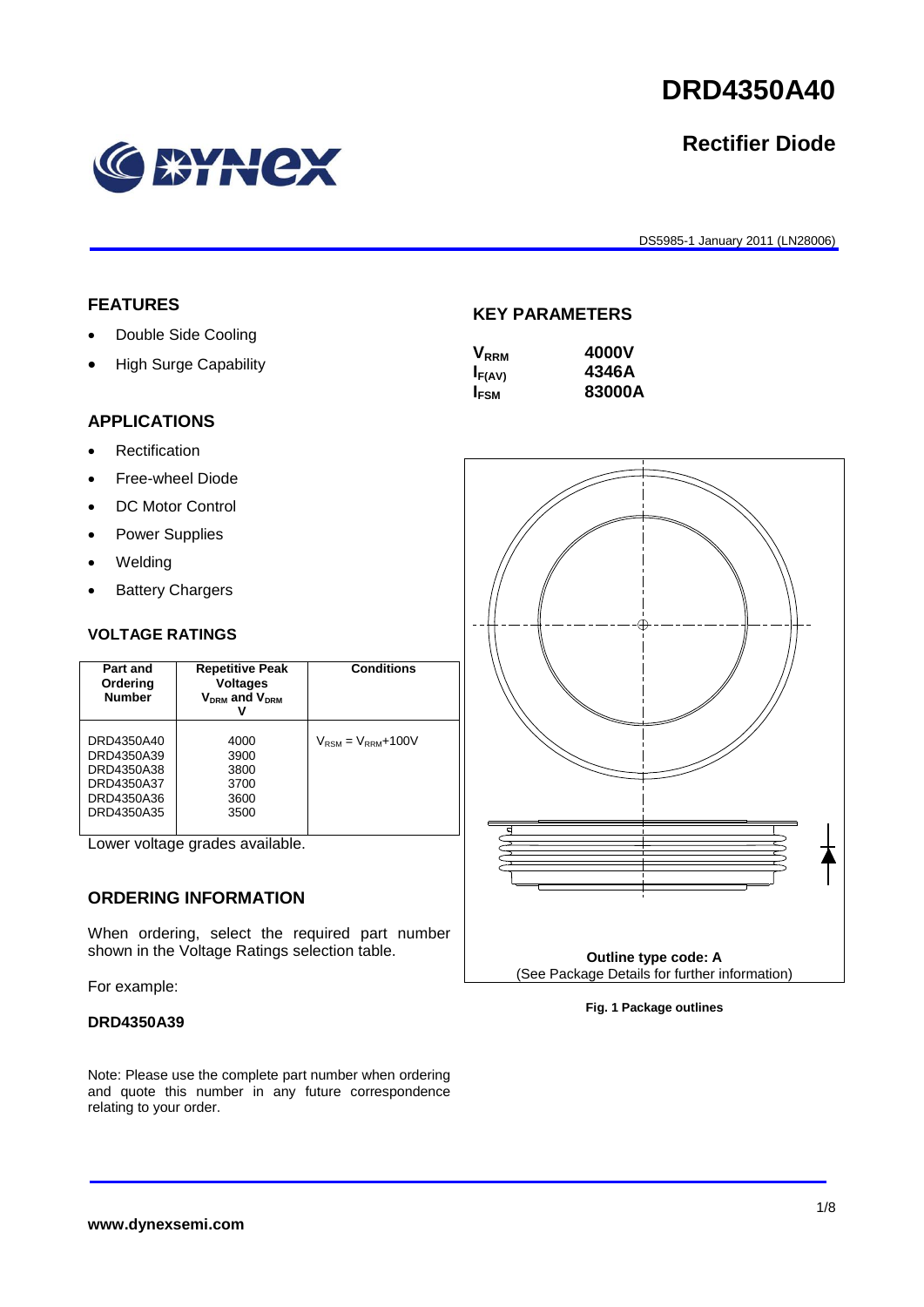

#### **CURRENT RATINGS**

#### **Tcase = 75°C unless stated otherwise**

| Symbol                                 | <b>Parameter</b>                     | <b>Test Conditions</b>   | Max. | <b>Units</b> |  |
|----------------------------------------|--------------------------------------|--------------------------|------|--------------|--|
| <b>Double Side Cooled</b>              |                                      |                          |      |              |  |
| $I_{F(AV)}$                            | Mean forward current                 | Half wave resistive load | 5651 | A            |  |
| $I_{F(RMS)}$                           | <b>RMS</b> value                     | ۰                        | 8877 | A            |  |
| IF.                                    | Continuous (direct) on-state current | ۰                        | 8208 | A            |  |
| <b>Single Side Cooled (Anode side)</b> |                                      |                          |      |              |  |
| $I_{F(AV)}$                            | Mean forward current                 | Half wave resistive load | 3707 | A            |  |
| $I_{F(RMS)}$                           | <b>RMS</b> value                     | $\blacksquare$           | 5821 | A            |  |
| IF.                                    | Continuous (direct) on-state current |                          | 4976 | A            |  |

#### **Tcase = 100°C unless stated otherwise**

| Symbol                                 | <b>Parameter</b>                     | <b>Test Conditions</b>   | Max. | <b>Units</b> |  |
|----------------------------------------|--------------------------------------|--------------------------|------|--------------|--|
| <b>Double Side Cooled</b>              |                                      |                          |      |              |  |
| $I_{F(AV)}$                            | Mean forward current                 | Half wave resistive load | 4350 | A            |  |
| $I_{F(RMS)}$                           | <b>RMS</b> value                     | ٠                        | 6830 | A            |  |
| lF.                                    | Continuous (direct) on-state current | ۰                        | 6160 | A            |  |
| <b>Single Side Cooled (Anode side)</b> |                                      |                          |      |              |  |
| $I_{F(AV)}$                            | Mean forward current                 | Half wave resistive load | 2795 | A            |  |
| I <sub>F(RMS)</sub>                    | <b>RMS</b> value                     | $\blacksquare$           | 4390 | A            |  |
| IF.                                    | Continuous (direct) on-state current | $\blacksquare$           | 3640 | A            |  |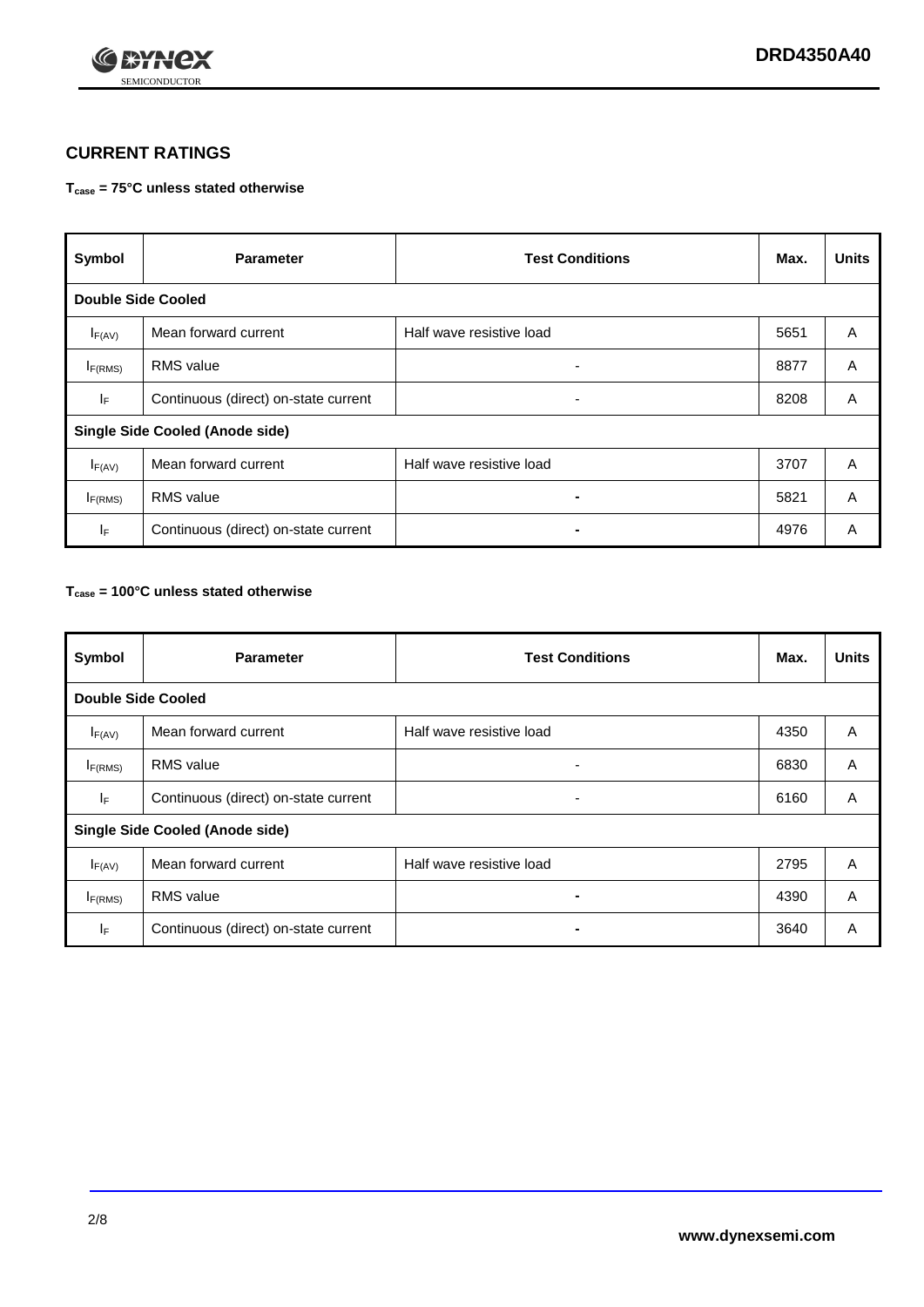

## **SURGE RATINGS**

| Symbol      | <b>Parameter</b>                        | <b>Test Conditions</b>                            | Max. | <b>Units</b>      |
|-------------|-----------------------------------------|---------------------------------------------------|------|-------------------|
| <b>IFSM</b> | Surge (non-repetitive) on-state current | 10ms half sine, $T_{\text{case}} = 150^{\circ}$ C | 66.5 | kA                |
| $l^2t$      | $I2t$ for fusing                        | $V_R = 50\% V_{RRM} - \frac{1}{4}$ sine           | 22   | MA <sup>2</sup> s |
| <b>IFSM</b> | Surge (non-repetitive) on-state current | 10ms half sine, $T_{\text{case}} = 150^{\circ}$ C | 83   | kA                |
| $l^2t$      | $I2t$ for fusing                        | $V_R = 0$                                         | 34.5 | MA <sup>2</sup> S |

## **THERMAL AND MECHANICAL RATINGS**

| Symbol                     | <b>Parameter</b>                      | <b>Test Conditions</b>   |             | Min.                     | Max.   | <b>Units</b> |
|----------------------------|---------------------------------------|--------------------------|-------------|--------------------------|--------|--------------|
| $R_{th(j-c)}$              | Thermal resistance – junction to case | Double side cooled       | DC          | ٠                        | 0.0065 | °C/W         |
|                            |                                       | Single side cooled       | Anode DC    | $\blacksquare$           | 0.013  | °C/W         |
|                            |                                       |                          | Cathode DC  | ٠                        | 0.013  | °C/W         |
| $R_{th(c-h)}$              | Thermal resistance – case to heatsink | Clamping force 83.0kN    | Double side | $\blacksquare$           | 0.001  | °C/W         |
|                            |                                       | (with mounting compound) | Single side | ٠                        | 0.002  | °C/W         |
| $T_{\rm vj}$               | Virtual junction temperature          | On-state (conducting)    |             | $\overline{\phantom{a}}$ | 160    | °C           |
|                            |                                       | Reverse (blocking)       |             | $\overline{\phantom{a}}$ | 150    | °C           |
| ${\mathsf T}_{\text{stg}}$ | Storage temperature range             |                          |             | $-55$                    | 150    | °C           |
| $F_m$                      | Clamping force                        |                          |             | 75.0                     | 91.0   | kN           |

# **CHARACTERISTICS**

| Symbol                   | <b>Parameter</b>     | <b>Test Conditions</b>                         | Min. | Max.   | <b>Units</b> |
|--------------------------|----------------------|------------------------------------------------|------|--------|--------------|
| $\mathsf{V}_\mathsf{FM}$ | Forward voltage      | At 3000A peak, $T_{\text{case}} = 25^{\circ}C$ |      | 1.06   | V            |
| <b>IRM</b>               | Peak reverse current | At $V_{DRM}$ , $T_{case} = 150^{\circ}C$       |      | 400    | mA           |
| Vто                      | Threshold voltage    | At $T_{vi} = 150^{\circ}$ C                    |      | 0.78   |              |
| $r_{\text{T}}$           | Slope resistance     | At $T_{\text{vj}} = 150^{\circ} \text{C}$      |      | 0.0763 | $m\Omega$    |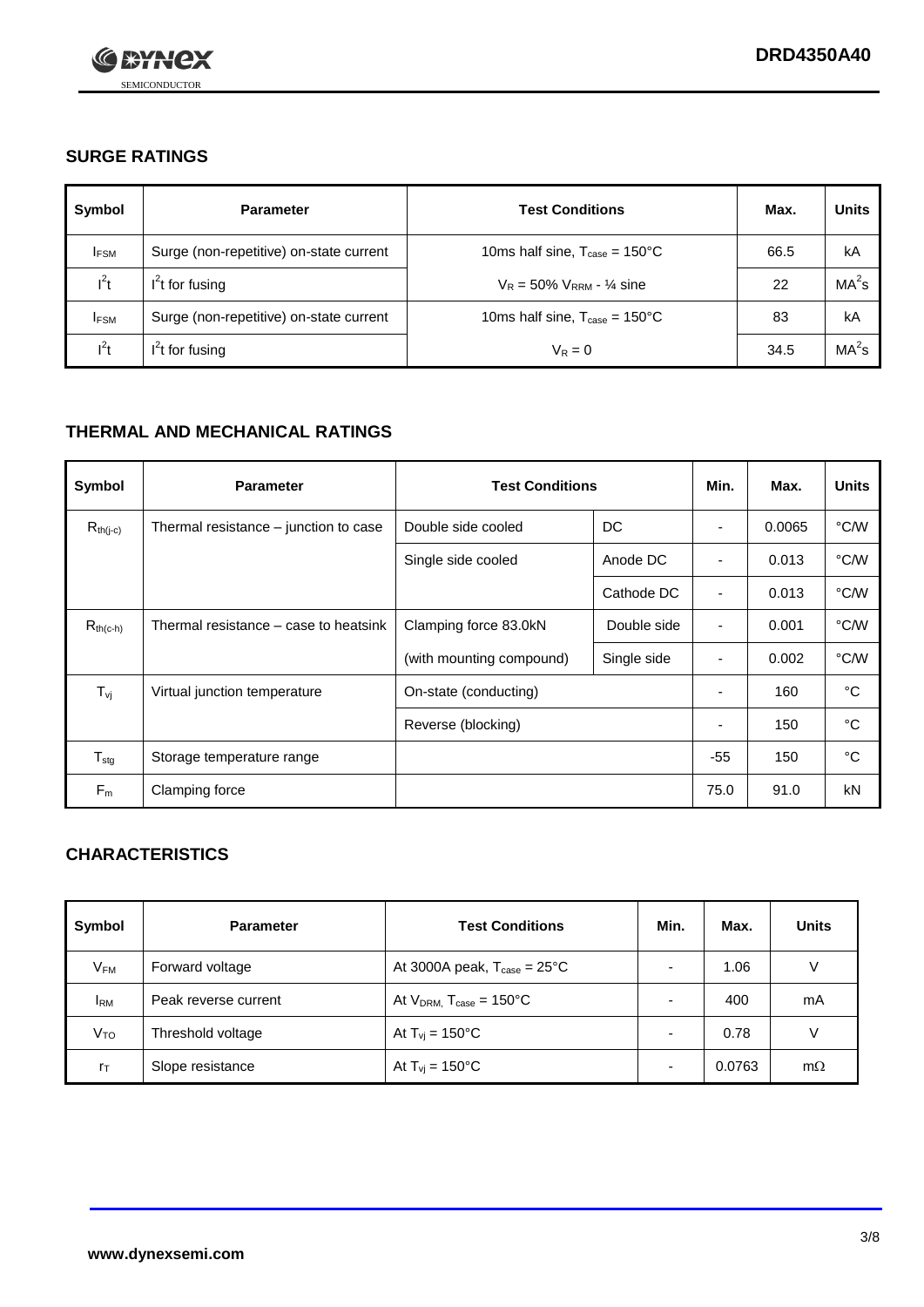

#### **CURVES**

SEMICONDUCTOR

 $1*Y$ 



**Fig.2 Maximum (limit) forward characteristics Fig.3 Power loss curves**

 $V_{TM} = A + BIn (I_T) + C.I_T + D.\sqrt{I_T}$ 

 $V_{TM}$  **EQUATION** Where  $A = -0.01591$ B =  $0.113682$ <br>C =  $8.04 \times 10^{-5}$  $D = -0.00284$ these values are valid for  $T_j = 150^{\circ}$ C for  $I_F$  500A to 7000A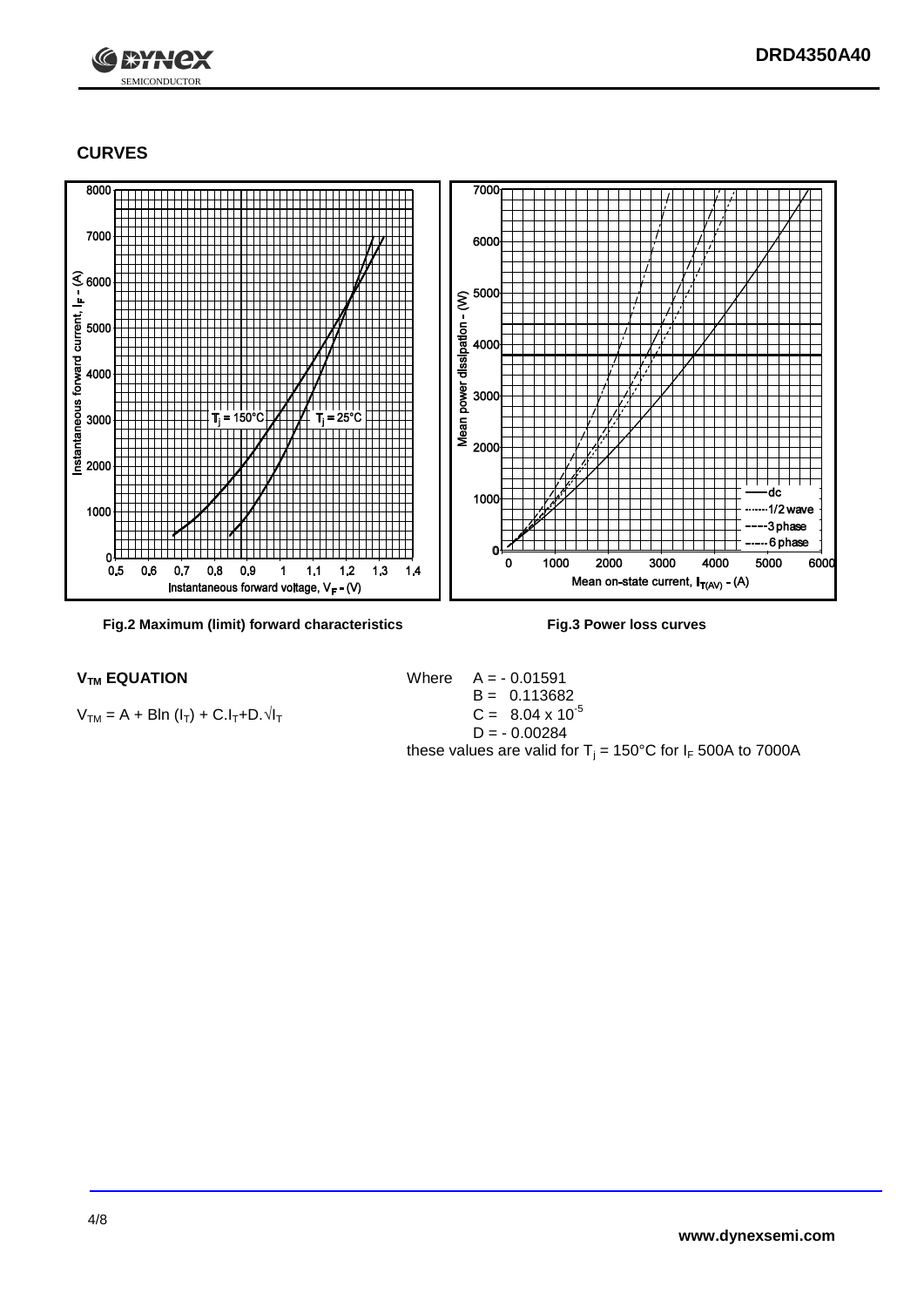



**junction to case**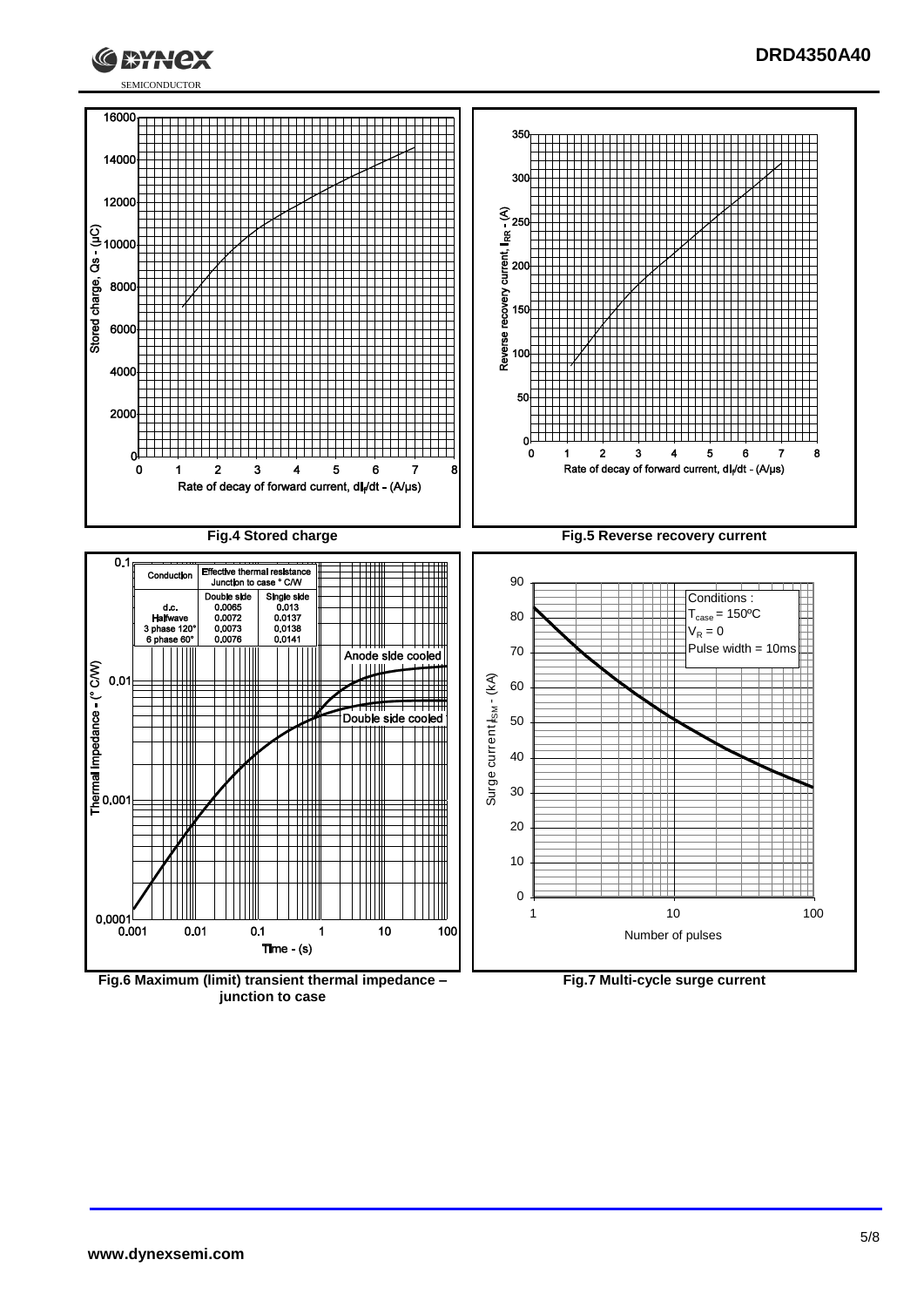



**Fig.8 Sub-cycle surge current**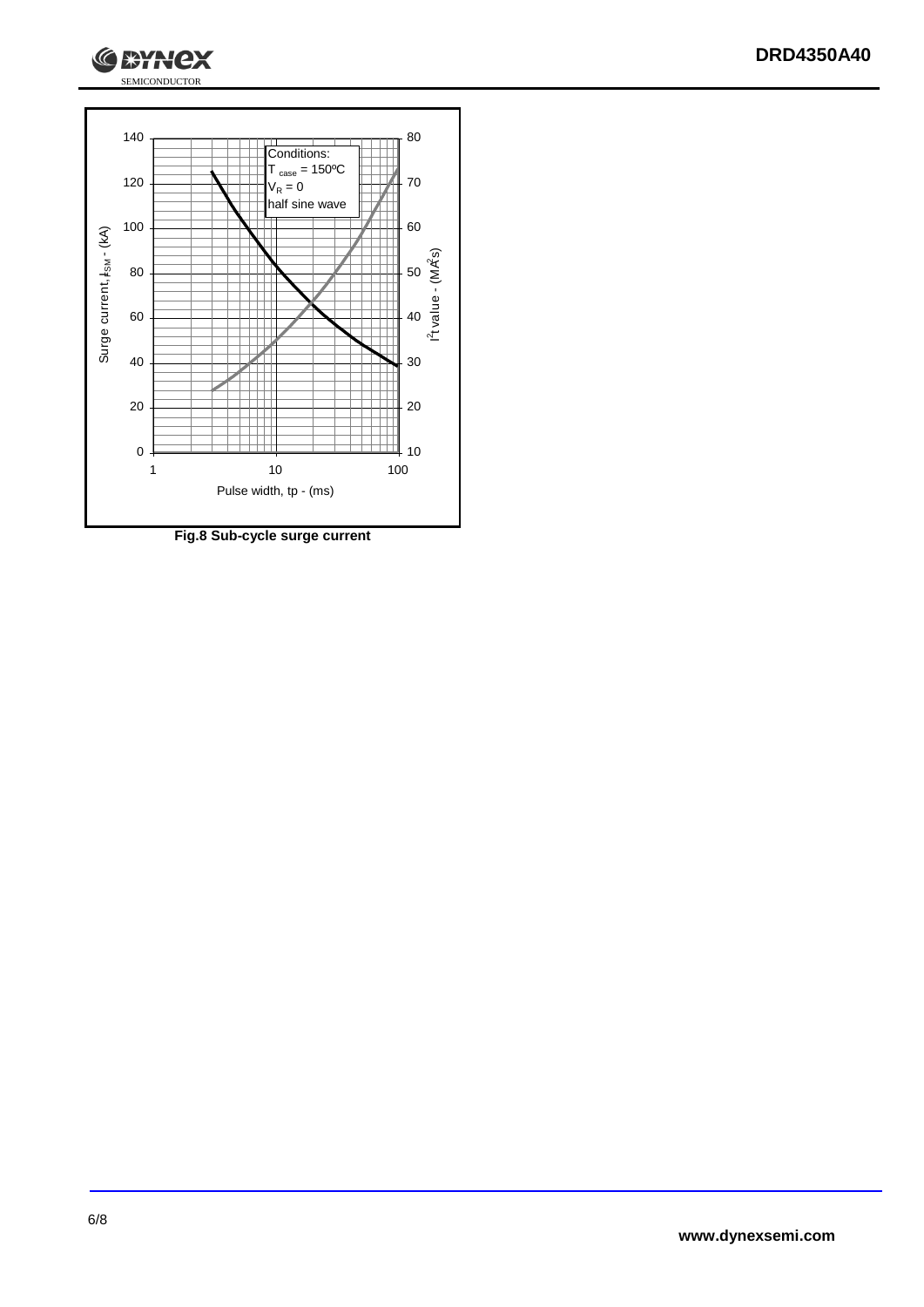



#### **PACKAGE DETAILS**

For further package information, please contact Customer Services. All dimensions in mm, unless stated otherwise. DO NOT SCALE.